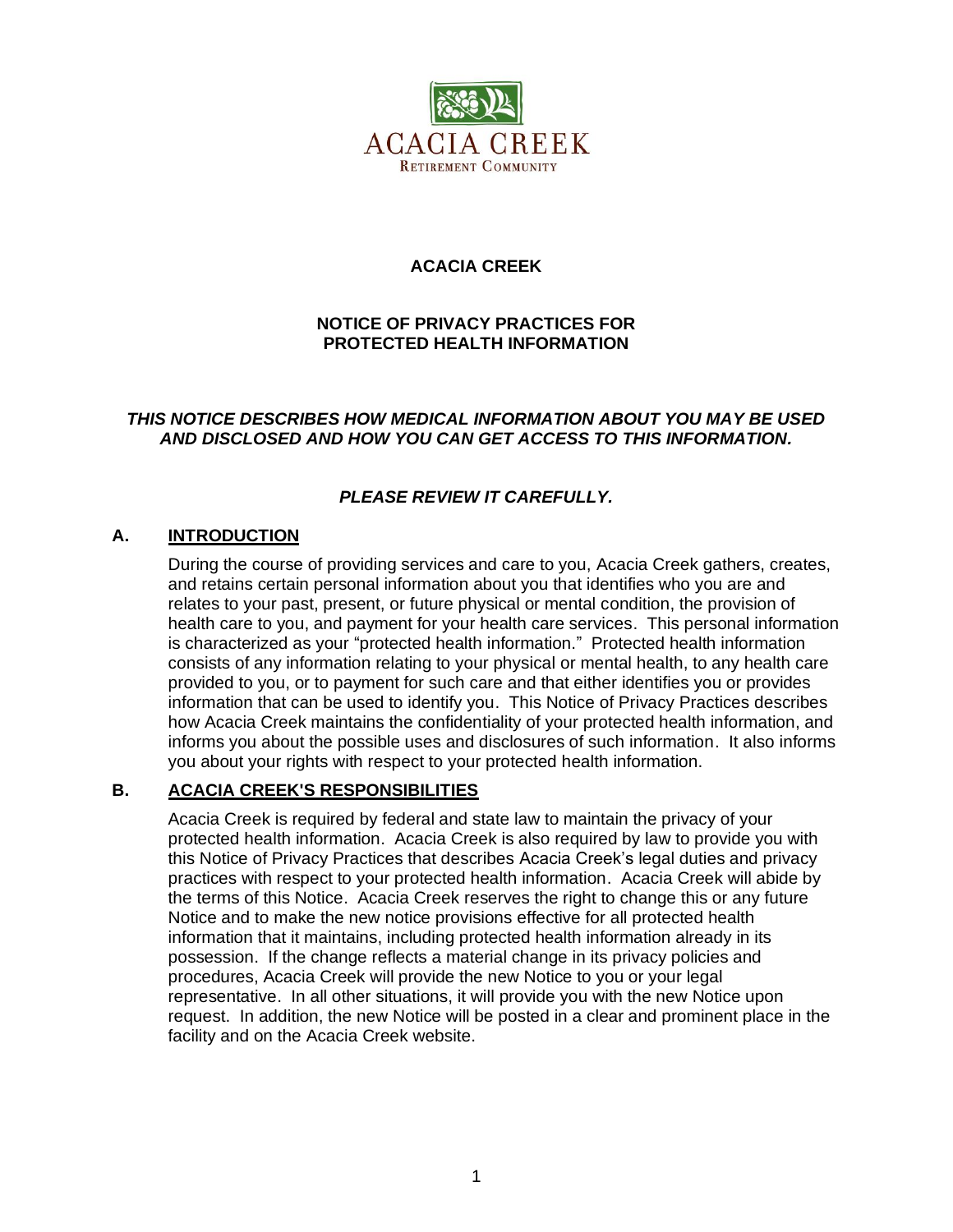

# **C. USE AND DISCLOSURE WITH YOUR AUTHORIZATION**

Acacia Creek will require a written authorization from you before it uses or discloses your protected health information, unless a particular use or disclosure is expressly permitted or required by law without your authorization. Except in very limited circumstances, an authorization is required for uses or disclosures of protected health information for marketing purposes or that would constitute its sale.

Acacia Creek has prepared an authorization form for you to use that authorizes Acacia Creek to use or disclose your protected health information for the purposes set forth in the form. You are not required to sign the form as a condition to obtaining treatment or having your care paid for. If you sign an authorization, you may revoke it at any time by written notice. Acacia Creek then will not use the revoked authorization as a basis to use or disclose your protected health information, except where it has already relied on your authorization or as permitted by law.

## **D. HOW ACACIA CREEK MAY USE AND DISCLOSE YOUR PROTECTED HEALTH INFORMATION WITHOUT YOUR AUTHORIZATION**

Acacia Creek may use or disclose your protected health without your written authorization in the following circumstances:

1. Your Care and Treatment

Acacia Creek may use or disclose your protected health information to provide you with or assist in your treatment, care and services. For example, Acacia Creek may disclose your health information to health care providers who are involved in your care to assist them in your diagnosis and treatment, as necessary.

- 2. Billing and Payment
	- a. Medicare, Medi-Cal and Other Public or Private Health Insurers Acacia Creek may use or disclose your protected health information to public or private health insurers (including medical insurance carriers, HMOs, Medicare, and Medi-Cal) in order to bill and receive payment for your treatment and services that you receive. The information on or accompanying a bill may include information that identifies you, as well as your diagnosis, procedures, and supplies used. If you request it, Acacia Creek will not disclose any information to a health insurer regarding care paid for by you or someone else out of pocket.
	- b. Health Care Providers Acacia Creek may also disclose your protected health information to health care providers in order to allow them to determine if they are owed any reimbursement for care that they have furnished to you and, if so, how much is owed.
- 3. Provision of Basic Information about Residents

Acacia Creek allows staff to provide certain basic information about a resident to persons who ask for the resident by name and to members of the clergy. Unless you notify Acacia Creek that you object, it will disclose your name, your location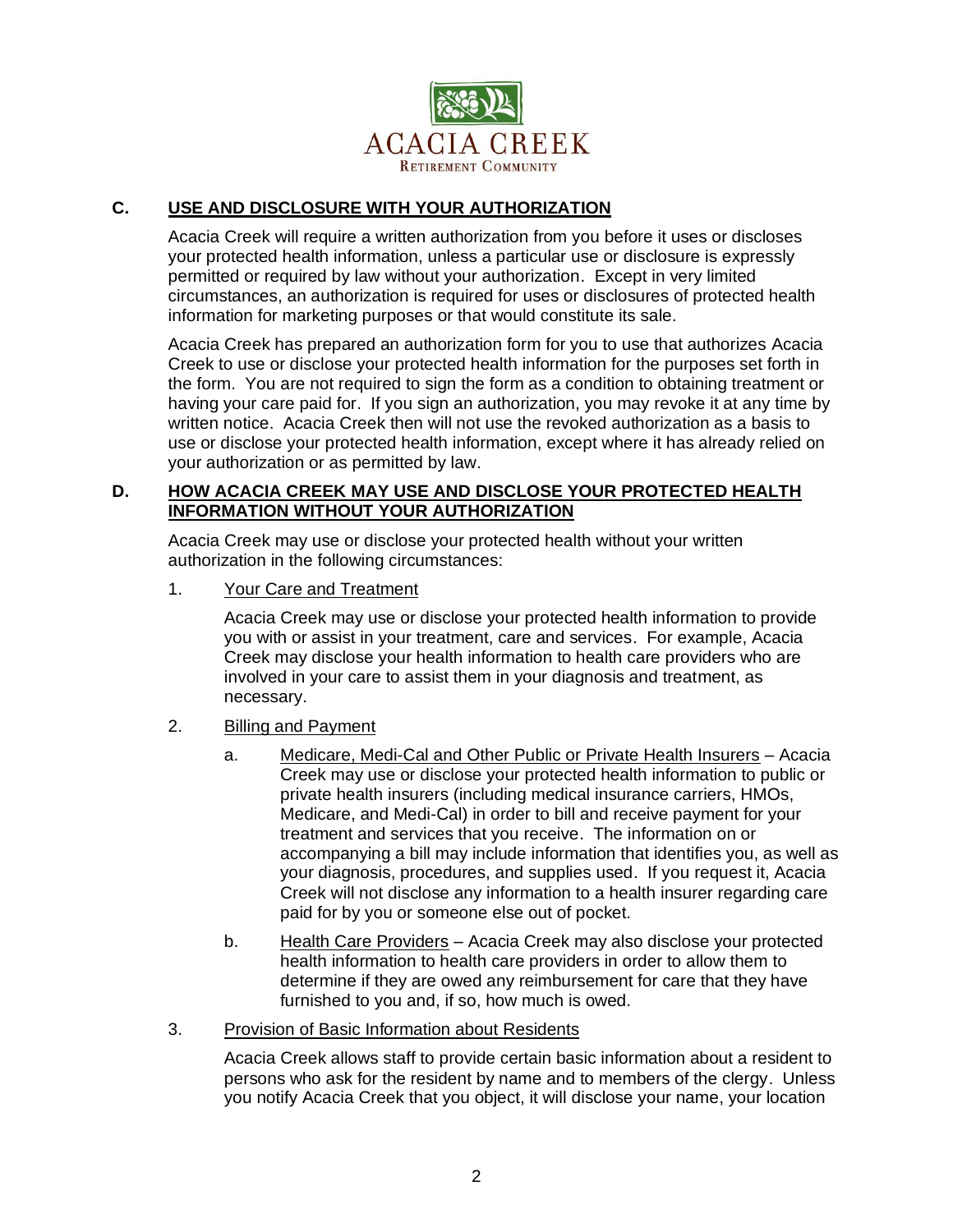

in the community, and your general condition to anyone who asks for you by name. It will disclose your name, your location in the community, your general condition, and your religious affiliation to members of the clergy.

## 4. Individuals Involved in Your Care or Payment for Your Care

Unless you specifically object, Acacia Creek may disclose to a family member, other relative, a close personal friend, or to any other person identified by you, all protected health information directly relevant to such person's involvement with your care or directly relevant to payment related to your care. Acacia Creek may also disclose your protected health information to a family member, personal representative, or other person responsible for your care to assist in notifying them of your location, general condition, or death.

## 5. Disclosures within Community

Unless you specifically object, Acacia Creek may disclose certain general information about you (*e.g.*, past activities, present interests, birthday, and location if hospitalized) to members of its community, including other residents and staff, by means such as newsletter or bulletin board.

## 6. Health Care and Community Operations

Acacia Creek may use your protected health information for its health care and community operations. These uses and disclosures are necessary to manage Acacia Creek and to monitor our quality of services and care. For example, we may use your protected health information to review our services and to evaluate the performance of our staff in caring for you.

## 7. Reporting

Acacia Creek will disclose protected health information about a resident who is suspected to be the victim of elder abuse to the extent necessary to complete any oral or written report mandated by law. Under certain circumstances, Acacia Creek may disclose further protected health information about the resident to aid the investigating agency in performing its duties. Acacia Creek will promptly inform the resident about any disclosure unless Acacia Creek believes that informing the resident would place the resident in danger of serious harm, or would be informing the resident's personal representative, whom Acacia Creek believes to be responsible for the abuse, and believes that informing such person would not be in the resident's best interest.

#### 8. Legal Process

Acacia Creek will disclose protected health information in accordance with an order of a court or of an administrative tribunal of a government agency. In addition, Acacia Creek will disclose protected health information in accordance with a valid subpoena issued by a party to adjudication before a court, an administrative tribunal, or a private arbitrator. Reasonable efforts will be made to notify you of the subpoena, or attempts will be made to obtain an order or agreement protecting your protected health information.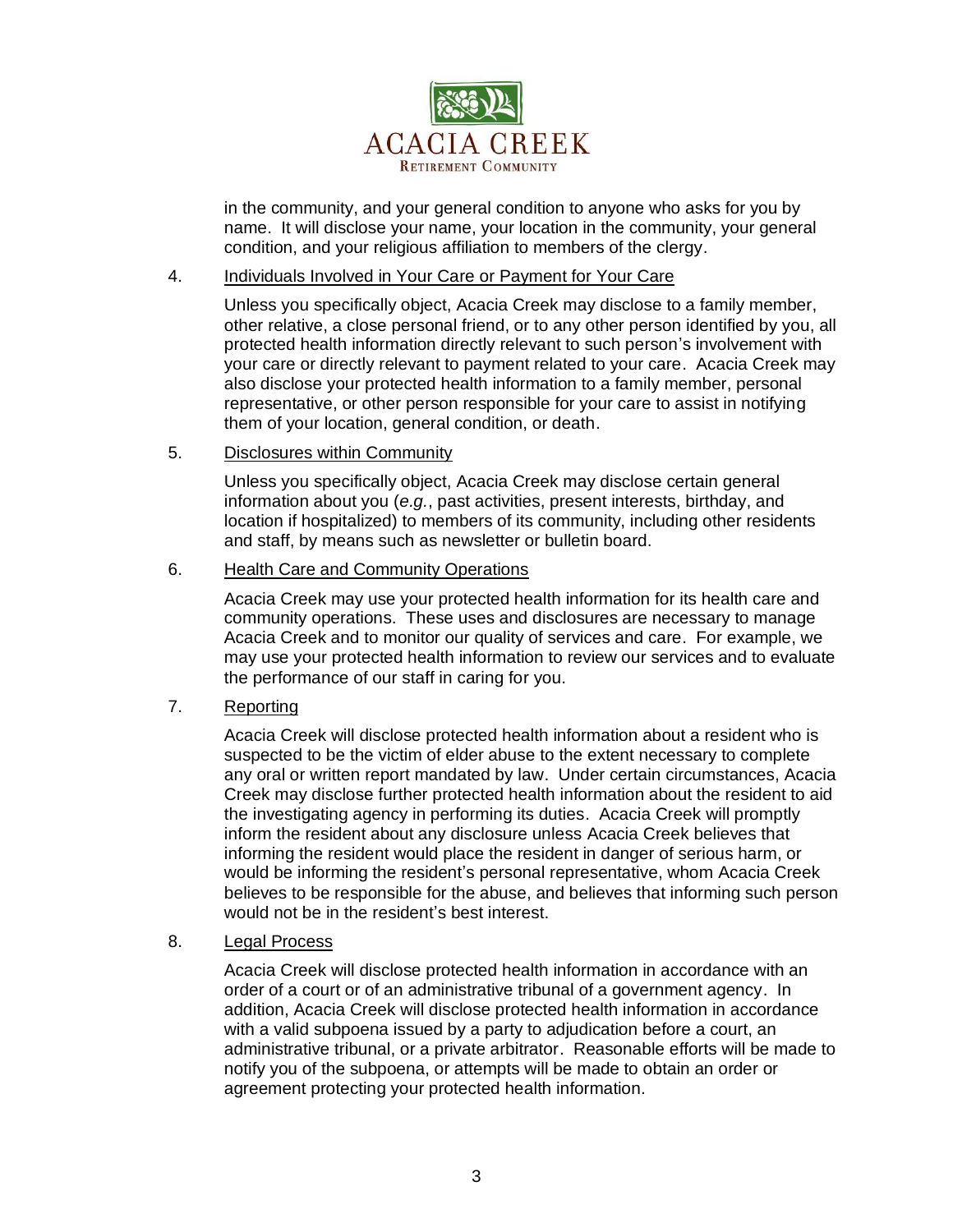

### 9. Law Enforcement Agencies and Officials

Acacia Creek will disclose protected health information to law enforcement agencies in accordance with a search warrant, a court order or court-ordered subpoena, or an investigative subpoena or summons. In addition, it may disclose such information as necessary to assist law enforcement officials investigating crimes involving residents.

## 10. National Security and Intelligence Activities

Acacia Creek will disclose protected health information about a resident to authorized federal officials conducting national security and intelligence activities or as needed to protect federal and foreign officials.

## 11. Licensing, Certification, and Accreditation

Acacia Creek may disclose your protected health information to any government or private agency, such as to the California Department of Social Services or the Medical Board of California, responsible for licensure or accreditation, so that the agency can carry out its oversight activities. These oversight activities include audits; civil, administrative, or criminal investigations; inspections; licensure or disciplinary actions; civil, administrative, or criminal proceedings or actions; or other activities necessary for appropriate oversight.

## 12. Public Health Activities

Acacia Creek may disclose your protected health information to any public health authority that is authorized by law to collect it for purposes of preventing or controlling disease, injury, or disability.

#### 13. Business Associates

Acacia Creek may contract with certain individuals or entities, called "business associates," to provide services on its behalf. Examples include data processing, quality assurance, legal, or accounting services. Acacia Creek may disclose your protected health information to a business associate, as necessary to allow the business associate to perform its functions. Acacia Creek will have a contract with each business associate that obligates the business associate to maintain the confidentiality of your protected health information.

#### 14. Marketing

Acacia Creek may use protected health information or disclose it to business associates in certain limited circumstances in order to encourage you to use a service or product. This includes, for example, making face-to-face communications with you about the service or product, providing you with a promotional gift of nominal value, or communicating about drug refills. Otherwise, it will obtain a specific written authorization from you before using or disclosing protected health information for marketing purposes.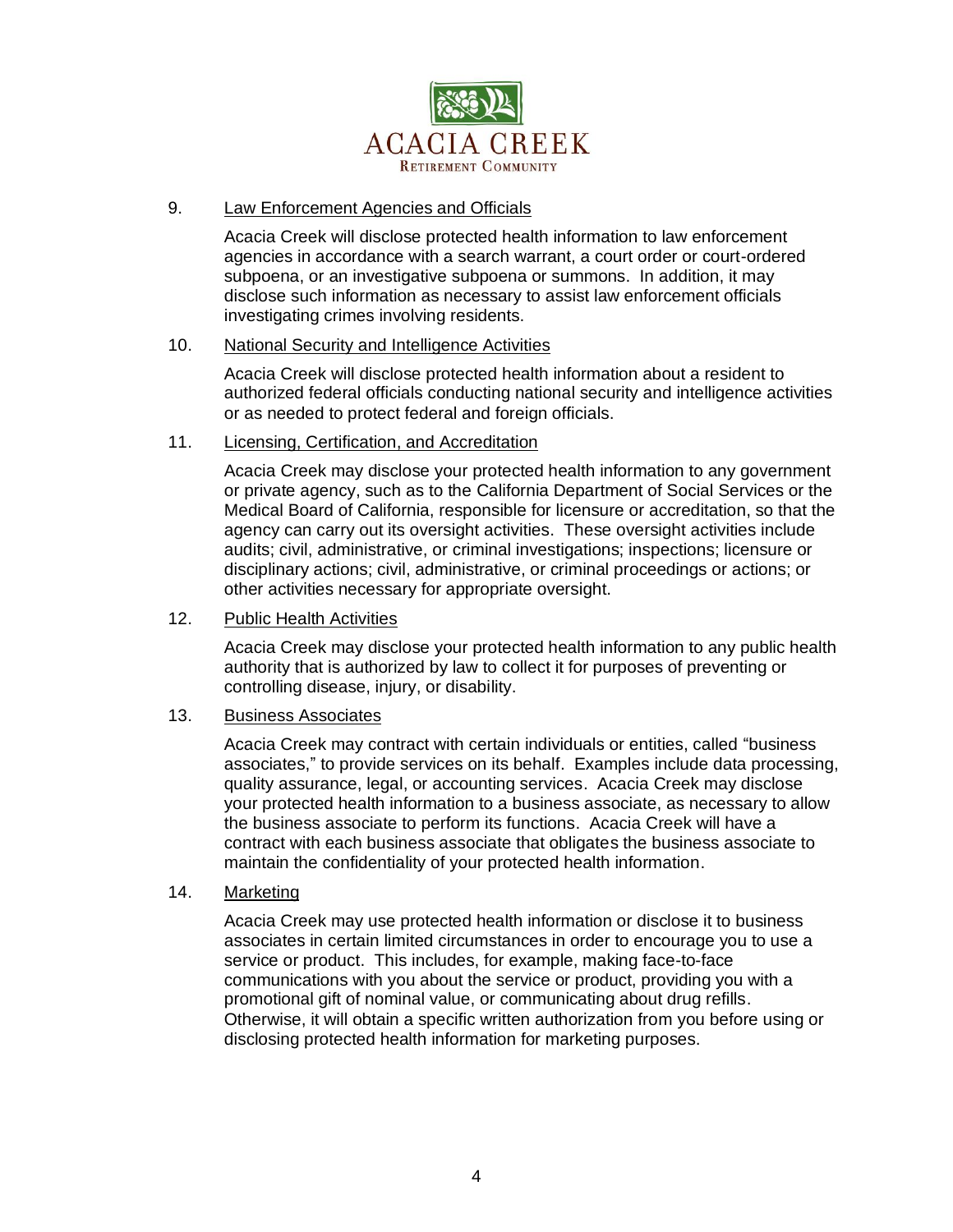

### 15. Fundraising

Acacia Creek may use certain protected health information to contact you in an effort to raise money for Acacia Creek and its operations. Acacia Creek may disclose the protected health information to business associates or to related foundations that it uses to raise funds for its own benefit. The information to be used or disclosed for these purposes will be limited to certain demographic information, the dates of treatment, the department where services were provided, the treating physician, outcome information, and health insurance status. Each fundraising communication will provide a means by which you can opt out of receiving further such communications.

## 16. Sale of Protected Health Information

Acacia Creek may receive remuneration in very limited circumstances for providing your protected health information to outside persons or entities. An example is reimbursement that it may receive from a governmental agency for its expenses in providing information for public health purposes. Otherwise, it will obtain written authorization from you or your personal representative before receiving reimbursement for using or disclosing your protected health information.

## 17. Coroner

Acacia Creek will disclose protected health information to a coroner where the coroner requests the information to identify a decedent; to notify next of kin; or to investigate deaths that may involve public health concerns, suspicious circumstances, elder abuse, or organ or tissue donation. In other cases, Acacia Creek may disclose protected health information to the coroner to allow the coroner to perform its duties.

#### 18. Organ Procurement

If you are an organ donor, Acacia Creek may disclose your protected health information following your death to an organ procurement agency or tissue bank in order to aid in using your organs or tissues in transplant.

#### 19. Workers' Compensation

Acacia Creek may disclose your protected health information in order to comply with California workers' compensation laws.

#### 20. Preventing Danger to Identified Persons

Acacia Creek may disclose your protected health information to prevent an immediate, serious threat to the safety of an identified person.

## 21. Disaster Relief

Acacia Creek may disclose your protected health information to a public or private entity authorized to assist in disaster relief efforts.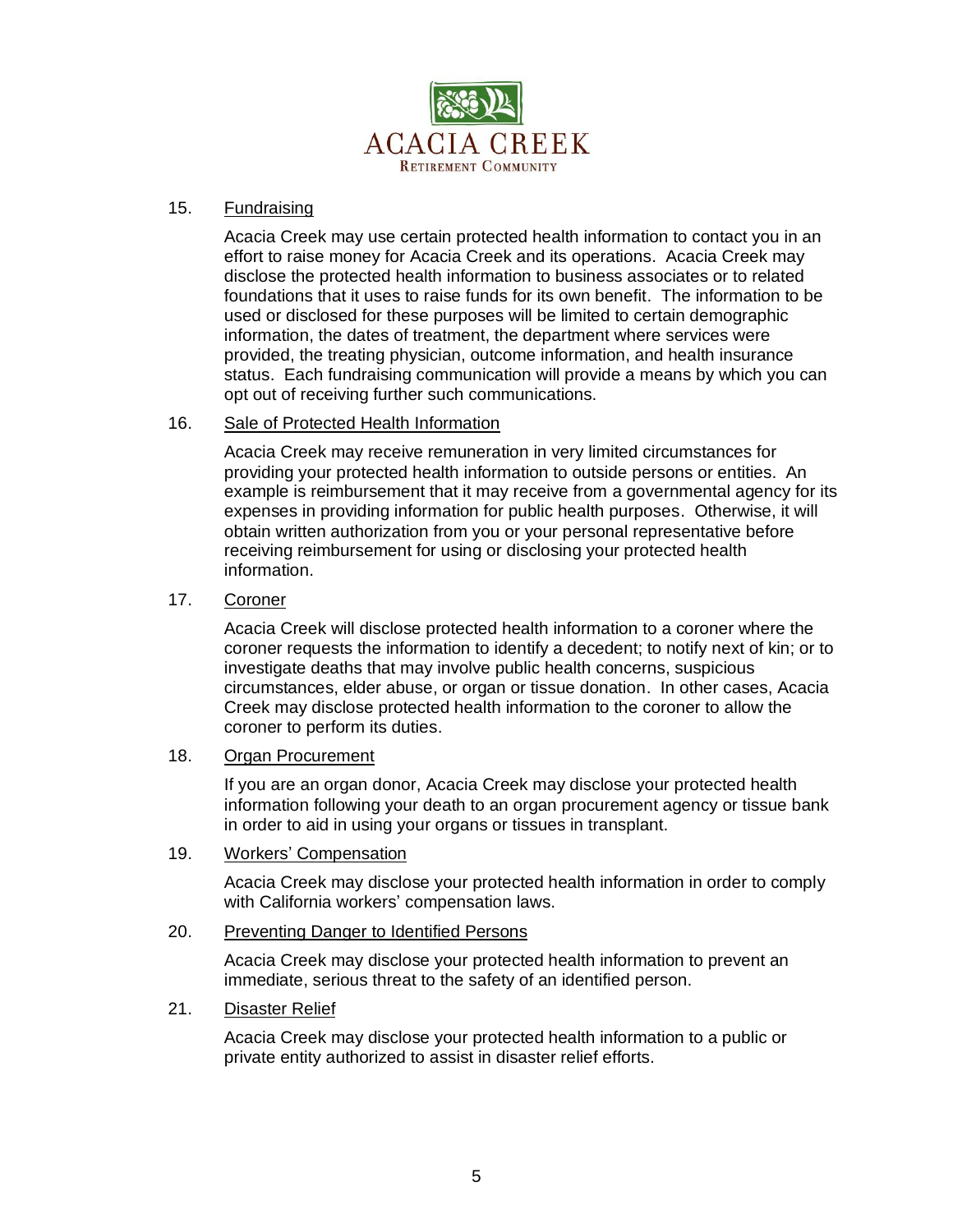

## 22. Research

Acacia Creek may disclose your protected health information for research purposes, provided that an outside Institutional Review Board overseeing the research approves the disclosure of the information without a written authorization.

## 23. Hospital Peer Review

Acacia Creek may disclose your protected health information to hospital medical staffs to aid in the credentialing of applicants and in the peer review of members.

## 24. Disclosures Otherwise Required by Law

Acacia Creek will disclose protected health information about a resident when otherwise required by law.

## **E. YOUR RIGHTS REGARDING PROTECTED HEALTH INFORMATION**

You have the following rights with respect to your protected health information. To exercise these rights, contact Acacia Creek at the following address: 1111 California Street, San Francisco, CA 94108; Attn: Privacy Officer.

## 1. Right to Receive a Copy of the Notice of Privacy Practices

You have the right to request and receive a copy of Acacia Creek's Notice of Privacy Practices for Protected Health Information in written or electronic form.

#### 2. Right to Request Special Privacy Protections

You have the right to request restrictions on the use and disclosure of your protected health information for treatment, payment or health care operations, or providing notifications regarding your identity and status to persons inquiring about or involved in your care. Acacia Creek is not required to grant your request except where you ask it not disclose information to your health plan regarding care paid for by you or someone else out of pocket. Whenever Acacia Creek agrees to comply with your request, it will do so, unless there is an emergency or until Acacia Creek or you terminate the restriction. You also have the right to have Acacia Creek communicate protected health information to you, to the extent reasonable, by alternative means or at alternative locations.

## 3. Right to Request Access

You have the right to inspect and copy your health records maintained by Acacia Creek. This includes the right to have electronic records made available in electronic format to you or to someone whom you designate. In certain limited circumstances, Acacia Creek may deny your request as permitted by law. However, you may be given an opportunity to have such denial reviewed by an independent licensed health care professional.

#### 4. Right to Request Amendment

You have the right to request an amendment to your health records maintained by Acacia Creek. If your request for an amendment is denied, you will receive a